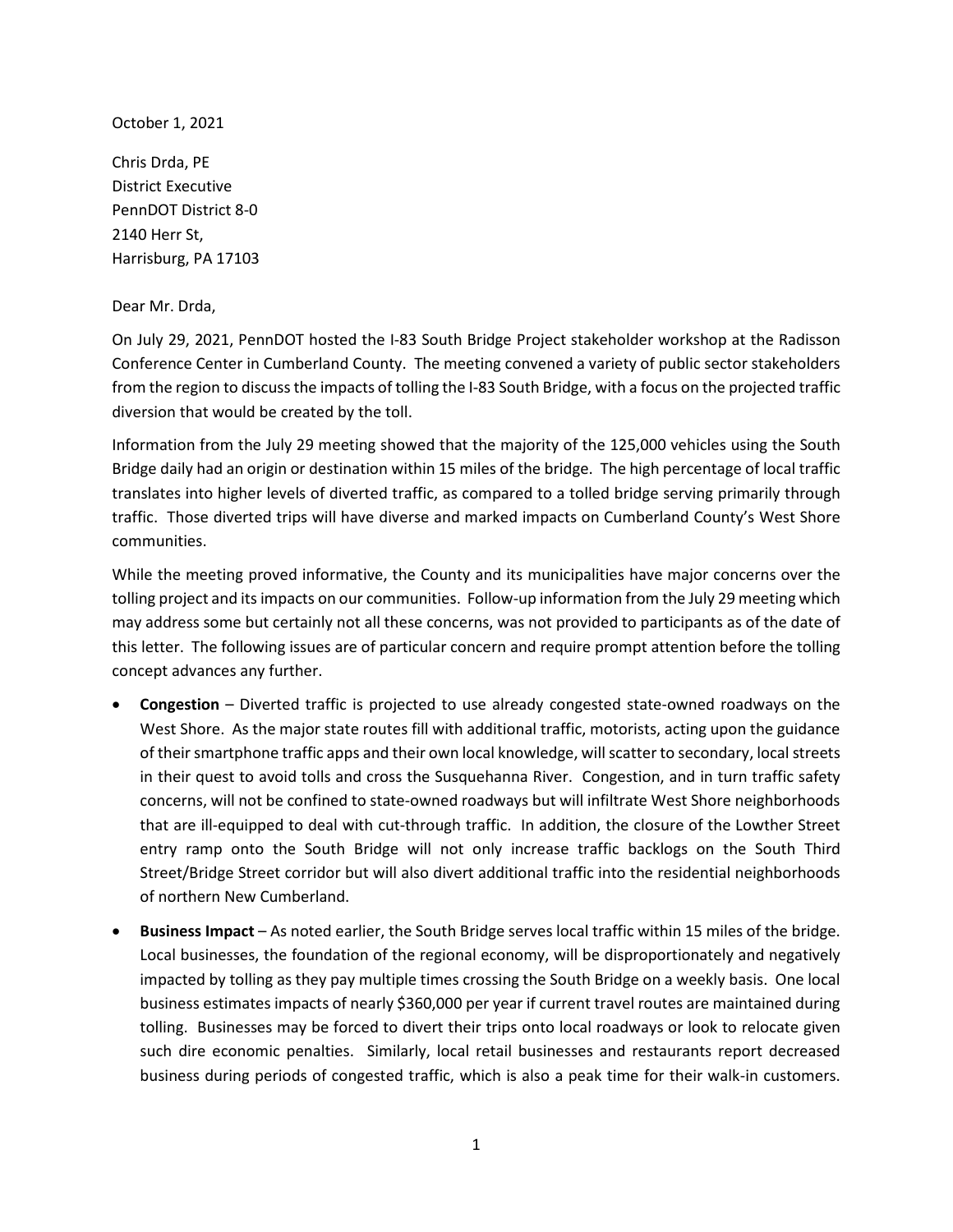Additional cut-through traffic means less revenues for those local businesses that have already been unfairly impacted by regulations and restrictions.

- **Ancillary Transportation Investments** Meeting attendees were provided with a glossy map book that showed numerous intersections throughout the region. Participants were asked to suggest improvements to those intersections to accommodate the high levels of diverted traffic. While some intersections may be equipped to accommodate higher traffic volumes, others would require major, out-of-character reconfigurations that would conflict with the surrounding small-town streets and land uses. Further, these transportation projects, implemented solely to support tolling diversionary traffic would supersede other priority transportation projects. Limited transportation funds would be prioritized to accommodate toll-avoiders while ignoring other legitimate transportation needs of the West Shore. The level of investment in other intersections and the associated community impacts must receive further consideration as part of the tolling proposal.
- **Public Safety** Travel demand models estimate considerable diversion of traffic if a toll is implemented, especially during peak hours, when accidents and emergencies are likely to occur. Diverted traffic will further clog already congested roadways, thereby slowing first responders and delaying lifesaving assistance to those in need. While tolling provides a convenient fix to a pressing bridge problem, its ancillary impacts inhibit first responders' ability to protect public health, safety, and welfare.
- **Right of Way Impacts** The proposed design for the South Bridge includes a new off ramp that connects directly to South Third Street in Lemoyne. The new off ramp will bisect an existing mixed community, cutting through existing businesses and residential properties. The new ramp will connect to South Third Street which has limited width and capacity to accommodate new traffic volumes. In addition, the location of the new ramp is near borough park and recreation amenities, further creating additional safety concerns. With the construction of the new ramp, the mural depicting Lemoyne's history on the current I-83 south off ramp will be cast aside, carelessly discarded despite its positive community appeal and aesthetic enhancement to the transportation system.
- **Environmental Justice** Low to moderate income populations on both sides of the river use the South Bridge to travel to work in Cumberland and Dauphin Counties. Tolls, a regressive tax that is not indexed to a person's ability to pay, will increase the transportation costs for these at-risk populations. Increased transportation costs, coupled with the already surging housing market, will force these populations to avoid using the South Bridge, or worse yet, leave the area in search of a more affordable place to live.
- **Alternative Funding Options** Governor Wolf released the Pennsylvania Revenue Options Committee (TROC) report on July 30, 2021. The report outlines a host of revenue options that address the Commonwealth's transportation funding deficit. Tolling is one of the 18 options considered in the report. Similarly, the Biden administration is actively developing a federal infrastructure package that could have major, long-term impacts on transportation funding. PennDOT, in working with the legislature, should develop a comprehensive, statewide funding solution that addresses our transportation needs in a sustainable manner. Rushing a tolling proposal on the South Bridge for sake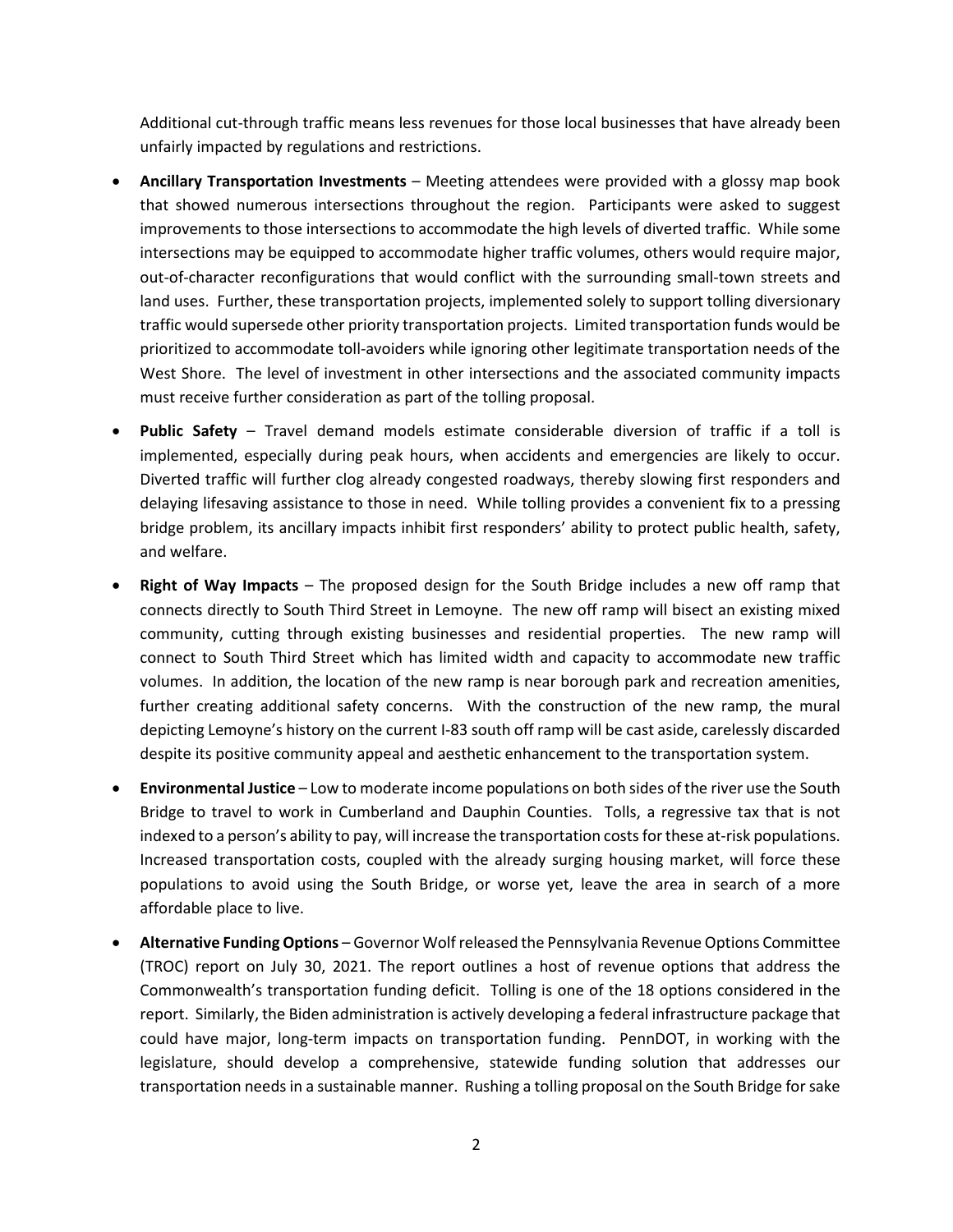of simplicity and expediency eliminates thoughtful consideration of other revenue sources that would be better suited to the unique circumstances of the South Bridge.

In conclusion and behalf of our residents, the undersigned municipalities wish to express our collective opposition to the I-83 South Bridge tolling project for the reasons enumerated above. While we recognize the need to replace the South Bridge, the undersigned communities object to the design of the project and financing mechanism proposed to fund its replacement, both of which have undesirable and lasting impacts on our communities. We respectfully request PennDOT to schedule a meeting with county and municipal elected officials to further discuss the I-83 South Bridge tolling project before the project continues its fast track to implementation without meaningful input from the impacted communities and stakeholders.

Sincerely,

Gary Eichelberger, Chairman Cumberland County Board of Commissioners

 $r r$ 

George Tyson, President, East Pennsboro Township Board of Commissioners



Gale Gallo, Council President, Lemoyne Borough

Gary Weber, Council President, Mechanicsburg Borough

Ingl Vide, Acordent

Leigh Twiford, Council President, Camp Hill Borough

John V. Thomas

John V. Thomas, President, Hampden Township Board of Commissioners

Dean W. Villone, President, Lower Allen Township Board of Commissioners

Robert P. Kline, Council President, New Cumberland Borough